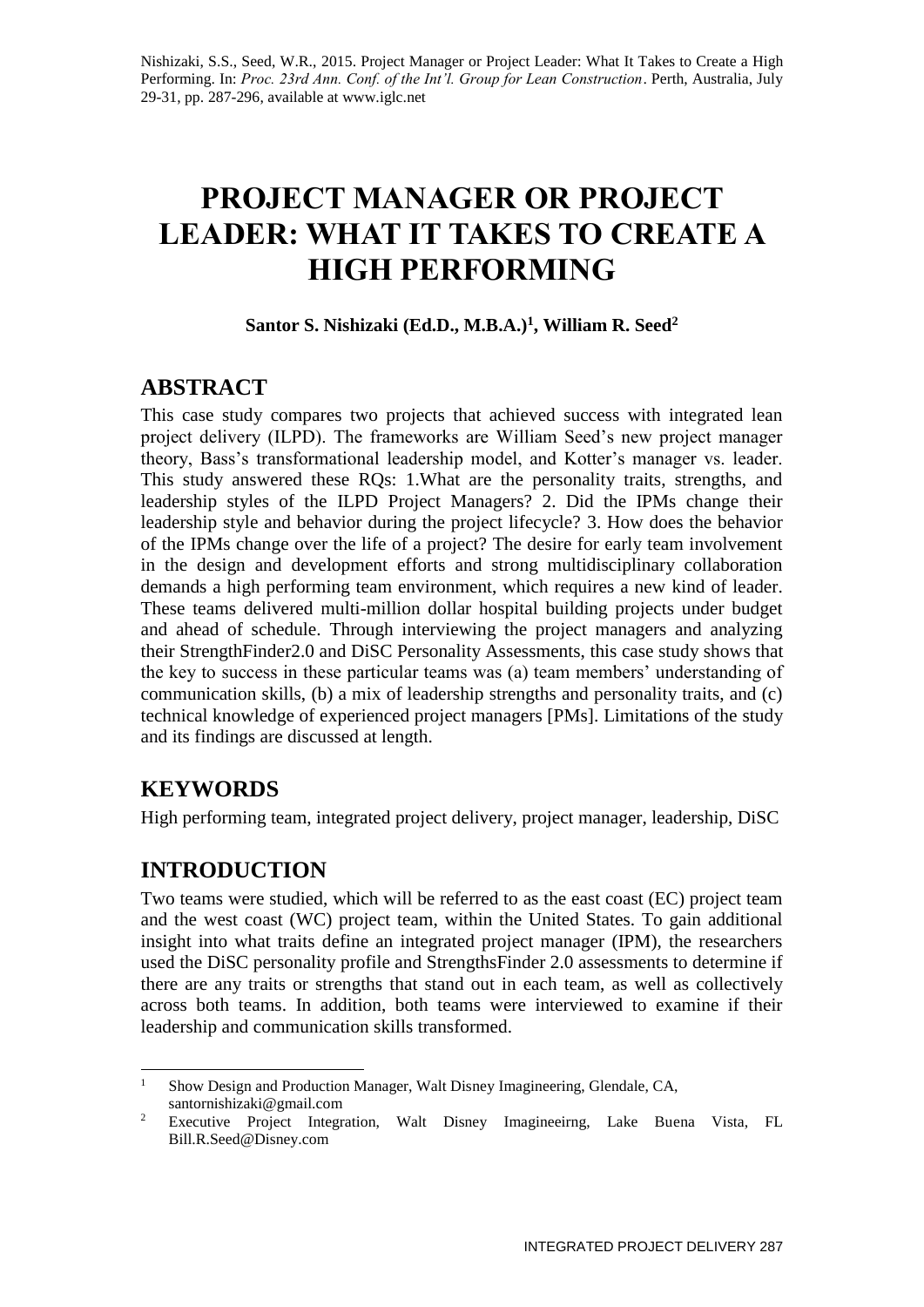As organizations begin to move away from the traditional design-bid-build method of delivery and toward the integrated project delivery method of lean construction, the mentality, leadership ability, and communication aptitudes must be adjusted and perfected. The purpose of this study is to observe whether the two separate IPD teams' project managers have similar strengths and behavioral tendencies that enabled them to meet their conditions of satisfaction under budget and ahead of schedule.

#### **WEST COAST AND EAST COAST IPD PROJECT OVERVIEW**

Both teams were assembled through a value-based proposal and interview process that sought to identify potential team members with the following attributes: innovation ability, target value design knowledge, willingness to learn, team strength (skills and abilities), and team chemistry (individual fit with balance of team). Table 1 depicts partnership structure, project description targets, and outcomes. The teams were assembled before design began.

|                                                | West coast                                                                         | <b>East coast</b>                                                                     |
|------------------------------------------------|------------------------------------------------------------------------------------|---------------------------------------------------------------------------------------|
| Type of<br>facility                            | Surgical hospital                                                                  | Psychiatric bed additions;<br>outpatient offices                                      |
| Facility<br>offerings                          | 144 beds, 6 operating suites,<br>diagnostic imaging, full<br>service care          | 80 inpatient adolescent<br>Psychiatric beds and treatment<br>areas                    |
| Size of new<br>construction                    | 200,000 square feet, 500-car<br>parking, 37 acres                                  | 21,000 square feet, 100-car<br>parking,<br>5 acres                                    |
| Years<br>concept to<br>completion              | 3.5 (5 - 7 year market<br>average)<br>20 days early                                | 1.16 (1.5 - 2 year market<br>average)                                                 |
| Anticipated<br>and real<br>profit and<br>costs | 150%, target = $$144$ MM(40%)<br>below market), final = $$144$<br>MM, \$2 MM bonus | 150%, target = $$9.9$ MM (12%)<br>below market), final $= $9.75$<br>MM, \$256 K bonus |
| \$ Savings                                     | 18 MM design, 7 MM<br>construction                                                 | 700 K design, 750 K<br>construction                                                   |
| Challenges                                     | Off-site road work                                                                 | 30-day site permit delay                                                              |

*Table 1. Project Size and Scope Comparison*

## **RESEARCH QUESTIONS**

This study answered these RQs: 1.What are the personality traits, strengths, and leadership styles of the ILPD Project Managers? 2. Did the IPMs change their leadership style and behavior during the project lifecycle? 3. How does their behavior of the IPMs change over the life of a project?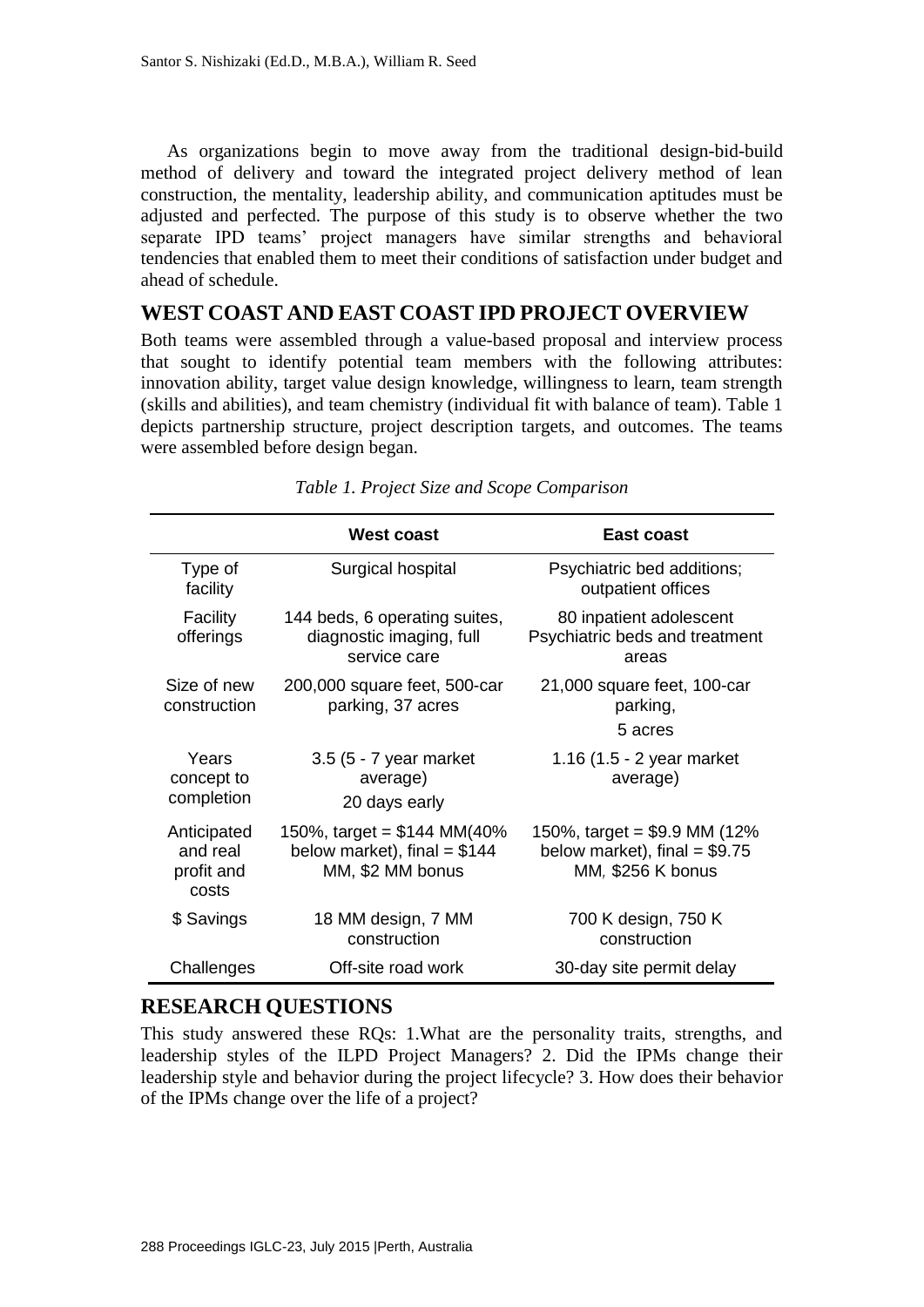# **LITERATURE REVIEW**

## **THE BURNING PLATFORM FOR LEADERSHIP IN THE IPD WORLD**

IPD, as defined by the American Institute of Architects, is "a project delivery approach that integrates people, systems, business structures, and practices into a process that collaboratively harnesses the talents and insights of all participants to optimize project results, increase value to the owner, reduce waste, and maximize efficiency through all the phases of design, fabrication, construction, and occupancy" (Duke, Higgs, and McMahon, 2010, p.9). With a variety of jobs and players coordinating efforts, project managers now see their contractor as their trade partner.

Seed (2014, p.3) states that "the early involvement of constructors and specialty trades, and strong multi-disciplinary collaboration with designers, demands a new kind of leadership". There are many viewpoints on the definition of leadership, as well as the key competencies of leadership. Kotter (1996, p.29) defines the key role of managers as to "plan and budget, organize and staff, and control and solve problems, whereas leaders establish direction, align people, and motivate and inspire". The role of manager still applies to the IPM, but now the IPM is expected to lead different stakeholders across multiple entities to ensure that, as a team they meet their conditions of satisfaction.

The project manager that pushes hard on the supply chain participants to perform—without their input or concern for their needs—would be less effective within IPD. Pushing can be compared to Maxwell's Level 1 Leadership (authority based on a job title), as well as Goleman's (2000, p.82) coercive leadership style, which he describes as "demands immediate compliance", which can be seen as contrary to lean principles. Zenger and Folkman's (2009, p.12) research indicates that there are five competencies of leadership (focus on results, personal capability, interpersonal skills, leading organizational change, and character) that primarily revolve around the character competency.

Project managers in lean construction must move away from a solely transactional leadership style to embrace transformational leadership. To understand the differences, Avolio and Bass's (2004) transactional leadership model consists of contingent reward and management by exception (active), while Avolio and Bass's (2004) transformational leadership model consists of the following traits: charisma, inspirational motivation, intellectual stimulation, individualized consideration.

While individual leadership in the IPD world is very important, group leadership is key. Rath and Conchie (2008, pp.22-23) found from their strengths research that "while each member had his or her own unique strengths, the most cohesive and successful teams possessed a broader grouping of strengths," and found that they consisted of "executing, influencing, relationship building, and strategic thinking". The concept of group leadership with IPD can be considered crucial because of the many disciplines that are involved in designing and constructing a building and the "win as a team" mentality. Rath and Conchie (2008, pp.23-24) go on to state that "Although individuals need not be well-rounded, teams should be" and that "a tool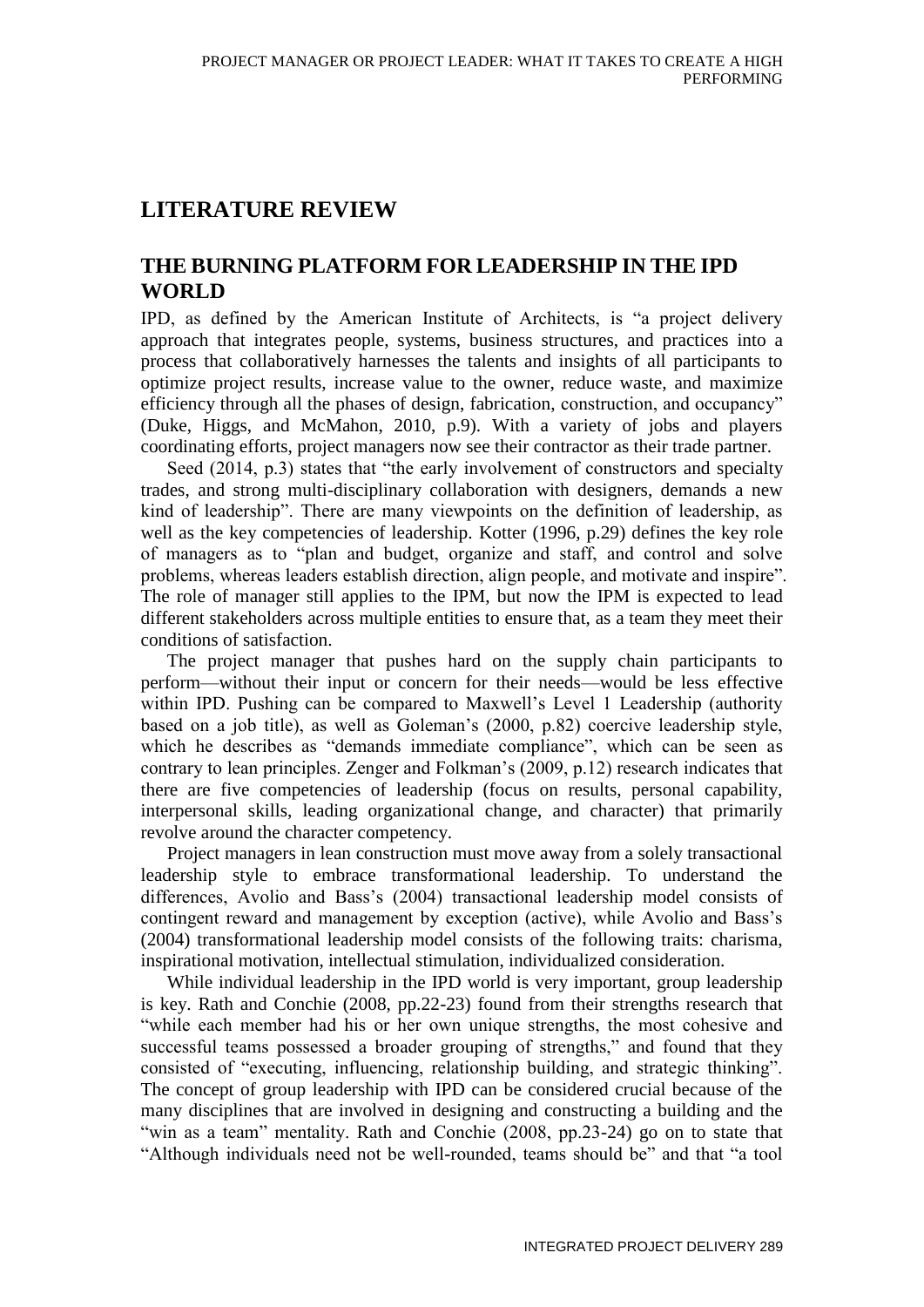like StrengthsFinder can be useful in determining how all team members can maximize their contribution to the group's collective goals".

#### **COMMUNICATION AND EMOTIONAL INTELLIGENCE**

Goleman (2000, p.80) defines Emotional Intelligence [EI] as follows: "the ability to manage ourselves and our relationships effectively consists of four fundamental capabilities: self-awareness, self-management, social awareness, and social skill". Patterson, et al. (2012, pp.9-10) state that "20 years of research involving more than 100,000 people reveals that the key skill of effective leaders, teammates, parents, and loved ones is the capacity to skillfully address emotionally and politically risky issues". With IPD being a relatively new concept and not a widely accepted process (thus potentially political and emotionally risky); it is necessary for project managers to be able to communicate at an extremely high level to be able to change the mindsets adhering to the typical design-bid-build delivery model. The IPM must be able to inspire others to think in terms of total value stream versus local optimization.

When dealing with others, Goleman (2000, p.80) defines one of the core competencies of social awareness as the skill of sensing other people's emotions, understanding their perspective, and taking an active interest in their concerns. Having the "proficiency at cultivating and maintaining a web of relationships" competency is crucial, because trade partners and design partners are now challenging themselves to work together to develop long term cost effective sustainable designs, reverse the erosion of labor productivity, improve the safety conditions, increase profit, and deliver optimum value to the final customer.

#### **METHOD**

The researchers chose the case study method because it presents an in-depth understanding of the case and understanding of several individuals' common or shared experiences (Creswell, 2013). The researchers chose to use the DiSC personality test, StrengthsFinder 2.0 Assessment, and author-designed open-ended interview questions to obtain in-depth answers on how the IPMs grew professionally over the course of their respective projects.

Having seen a number successful projects, and observing in these two cases a unique project team environment, the authors chose these two teams to determine if there is something that could be identified and replicated on future projects. The participants were chosen by the authors based upon a prior professional relationship and must be considered a convenience sample and also a purposive sample. These projects had resulted in a high level of success relative to their size and scope. Five main project leaders from each team participated, for a total of 10 participants. Both teams were able to finish their projects ahead of schedule and under budget, as well as maximizing the customer's conditions of satisfaction (see Table 1). Because of their group success, the authors chose a qualitative approach to acquire a deeper understanding how team chemistry and personality traits may have resulted in project success.

The researchers chose to use the DiSC behavioural assessment because it measures behavioral style rather than beliefs or attitudes. Sugerman (2009, p.152) states that "The key to a successful relationship lies with a person's ability to identify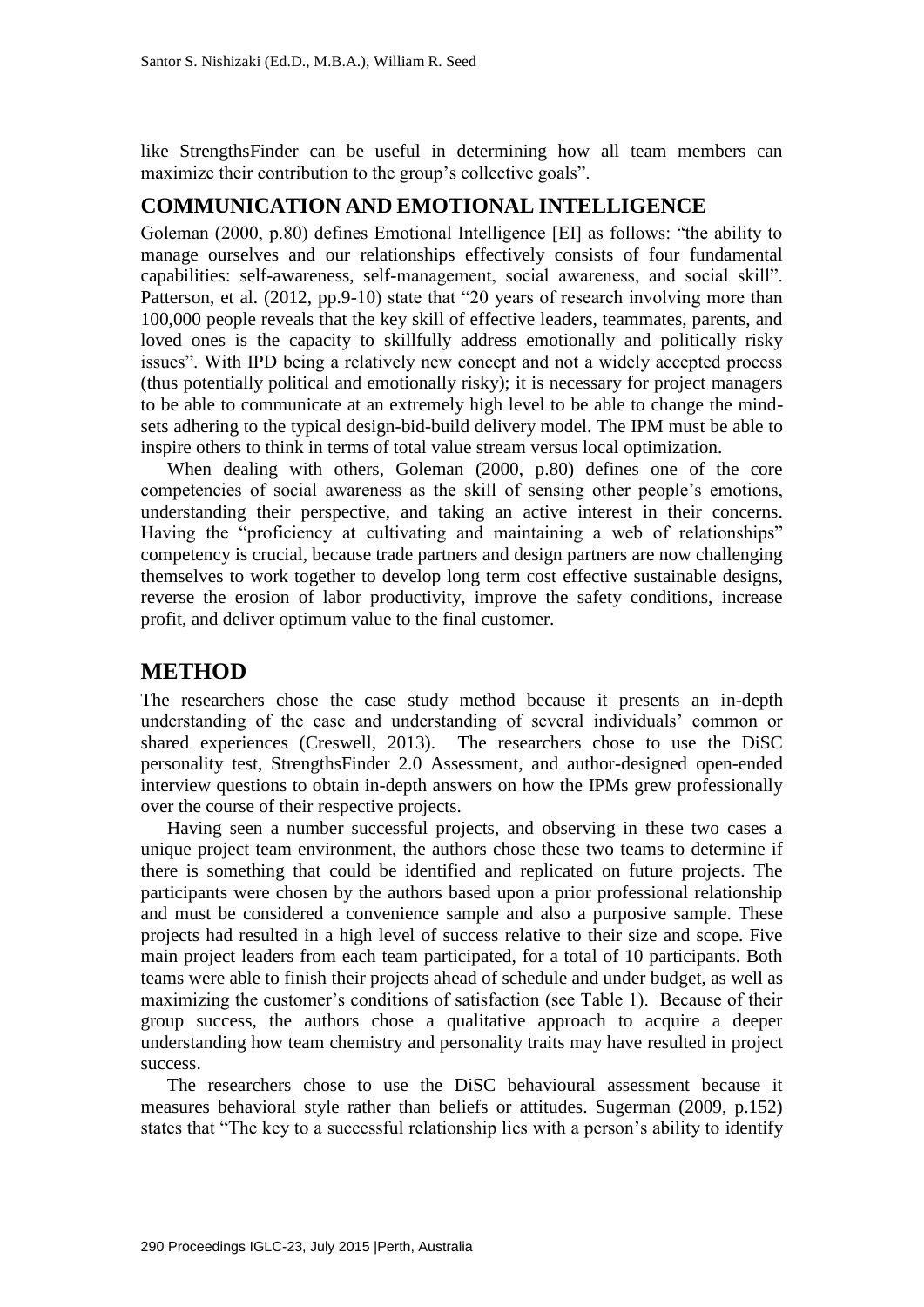what interpersonal style he or she prefers, and how to engage others whose own DiSC styles may be quite different".

The researchers examined whether there was a common behavioral style within both of these teams. According to TTI Success Insights (2014), the DiSC Assessment measures how one habitually does the following: responds to problems and challenges (D), influences others to one's point of view (I), responds to the pace of the environment (S), and responds to rules and procedures set by others (C). The DiSC assessment measures each participant's natural style of dealing with how they "respond to stress and the pressure to adapt to the environment" (TTI Success Insights, 2014, p. 11). Next, the researchers chose to measure whether the participants had similar talents and strengths in common, and used the well-known tool, StrengthsFinder 2.0. Further, the researchers conducted interviews via email with each of the project manager participants and asked them to reflect on (a) how their leadership and communication styles changed (or not) throughout the duration of their IPD project, and (b) what they remember as the defining moments that helped make the project succeed.

The DiSC Personality Test taken by all 10 participants is considered to have acceptable internal consistency (reliability) by achieving a Cronbach's  $\alpha$  minimum of 0.826 and have been validated by external sources(TTI Success Insights, 2014). For SF 2.0, Gallup found by using Cronbach's  $\alpha$ , that the StrengthsFinder 2.0 "has previously found test-retest reliabilities of 0.60-0.80 for the 180-item version of the CSF" (Asplund, et al., 2007, p.14). Based on Cronbach's  $\alpha$ , both assessments are valid to describe strengths and behavioral style. As a human subjects concern, "There is no evidence to suggest any of the TTI assessments (DiSC) could cause adverse impact with regard to gender, race, disability or veteran status" (p. 2).

## **RESULTS**

The table shows select participants' StrengthsFinder 2.0 and DiSC results, as well as each teams' results at the two lowest rows of each team's results. Core Clarity (2014) provided the results reports for both teams. For the WC team, activator was the top strength. This characteristic is defined by Rath (2007, p.41) as being "impatient for action" and as a mindset that "analysis has its uses or that debate and discussion can occasionally yield some valuable insights, but deep down you know that only action is real". For the EC team, the top strengths were responsibility and individualization, which demonstrates that collectively, they have the ability to depend on each other and appreciate the rest of their teammates for what they bring to the table. Another top theme is relator, which indicates that they get along well with teammates. From the S.F. 2.0. assessment, both teams are more naturally willing to work as a team while maintaining their dedication to getting the tasks done. The Integrated Form of Agreement (IFOA) environment allows them to think beyond the individual role or company affiliation to better the project. While there was diversity among the IPMs on each team, there was also consistency of focus on task management. The ability to maximize the individual talents while surrounded by individuals with complementary strengths in a trusting relationship helped focus the teams toward continuous improvement. The combination of responsibility and relator seemed to support each other. The relator characteristic reinforces amiability within the team, and the ability to count on each other reinforces the relationships. These traits may have allowed the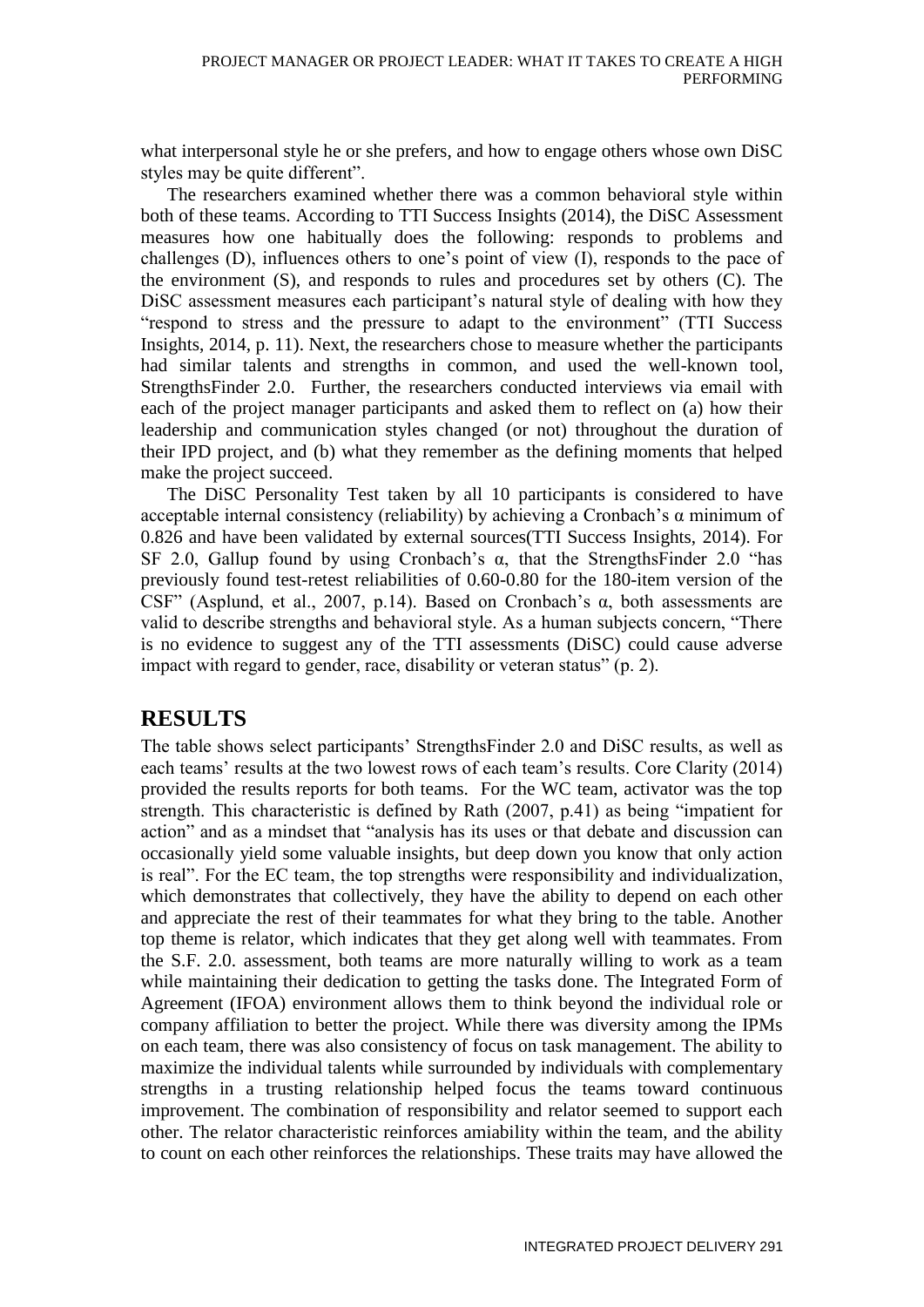other unique traits to come to bear when needed, due to the trust formed. The researchers grouped the top two highest scoring behaviors. The DiSC Results table shows there are significant differences and similarities between the two teams. As an example of differences, the WC team's top workplace behaviors are urgency and versatility.

| <b>West Coast Results</b> |                   |             |                   |            |                   |  |  |  |  |  |
|---------------------------|-------------------|-------------|-------------------|------------|-------------------|--|--|--|--|--|
| Mech. Des.                | Adapt.            | Ideation    | Strategic         | Connect.   | Relator           |  |  |  |  |  |
| GC 1                      | Relator           | Ideation    | <b>Futuristic</b> | Activator  | Self-Assur        |  |  |  |  |  |
| GC <sub>2</sub>           | Activator         | Futuristic  | Strategic         | Command    | Relator           |  |  |  |  |  |
| Electr.                   | achiever          | competition | Restorat.         | Response.  | Harmony           |  |  |  |  |  |
| Architect                 | Response.         | Command     | Commun.           | Activator  | Achiever          |  |  |  |  |  |
| Comb.                     | Activator         | Relator     | Ideation          | Futuristic | Response.         |  |  |  |  |  |
| Strength                  | Eager             | Friend      | Creative          | Visionary  | Depend.           |  |  |  |  |  |
| <b>East Coast Results</b> |                   |             |                   |            |                   |  |  |  |  |  |
|                           |                   |             |                   |            |                   |  |  |  |  |  |
| Owner                     | Ideation          | Relator     | arranger          | learner    | Intellection      |  |  |  |  |  |
| Mech. Des.                | Achiever          | I earner    | Relator           | Maximize   | Response.         |  |  |  |  |  |
| GC <sub>1</sub>           | Harmony           | Individual. | Response.         | Consist.   | <b>Belief</b>     |  |  |  |  |  |
| GC <sub>2</sub>           | Activator         | Individual. | Strategic         | Respon.    | <b>Futuristic</b> |  |  |  |  |  |
| Architect                 | <b>Discipline</b> | Analytical  | Deliber.          | Harmony    | Focus             |  |  |  |  |  |
| Comb.                     | Response.         | Individual. | Harmony           | Relator    | Learner           |  |  |  |  |  |

*Table 2. StrengthsFinder 2.0 Results (Strongest on Left to Weaker on Right)*

*Note*. Italic indicates shared traits between the East Coast and West Coast teams.

Target Training International (TTI) defines versatility as "bringing together a multitude of talents and a willingness to adapt the talents to changing assignments as required" and urgency as "decisiveness, quick response, and fast action," which could help them mobilize quickly to overcome organizational bureaucracy and any other constraints that could prevent them from reaching their conditions for satisfaction. Next, the EC team's top workplace behaviors were an organized workplace and analysis of data, which qualifies them as a team that strives for a well-defined process and is data-driven. TTI describes the organized workplace behavioral style as "systems and procedures followed for success" and the analysis of data as "information is maintained accurately for repeated examination as required." These results are matched by one of the authors' firsthand observations. As an example of a major similarity: frequent interaction with others was high for both teams, which TTI describes as "dealing with multiple interruptions on a continual basis, always maintaining a friendly interface with others." After closer examination, the participants who scored 9.0 or above on the frequent interaction with others behavioral category scored above 50 points in their adapted style and natural style for the influencing category. TTI reports that these participants' natural style is to use persuasion and emotion to the extreme. They are positive and seek to win by the virtues of personality and verbal skills, displaying enthusiasm for projects.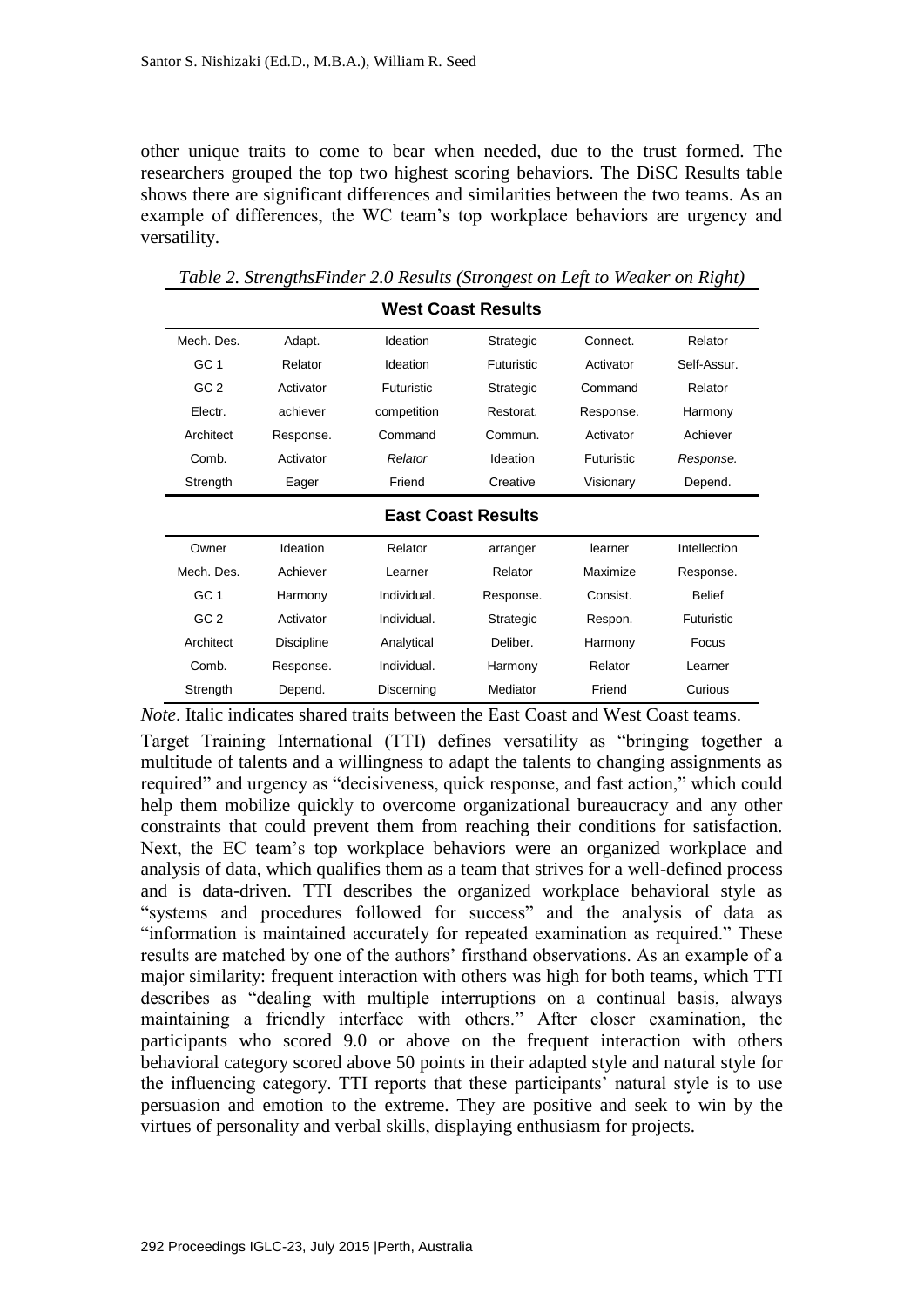| Table 5. DISC Results                    |                                        |                               |                  |                      |                       |       |                      |     |
|------------------------------------------|----------------------------------------|-------------------------------|------------------|----------------------|-----------------------|-------|----------------------|-----|
| <b>WC Team</b>                           | <b>Adapted style</b>                   |                               |                  | <b>Natural style</b> |                       |       |                      |     |
| Role in<br>project                       | Dom.                                   | Infl.                         | <b>Stea</b><br>d | Com                  | Dom<br>$\overline{a}$ | Infl. | <b>Stea</b><br>Ĭ.    | Com |
| Mechan, PM                               | 66 Frequent<br>interaction (9.0)       | 93 Frequent<br>change $(9.0)$ | 14               | 6                    | 78                    | 94    | 34                   | 6   |
| Sr.<br>Superinten.                       | 41 Frequent<br>interaction (7.0)       | 68 Competitive<br>ness (7.0)  | 45               | 58                   | 63                    | 65    | 63                   | 26  |
| GC PM                                    | 93 Urgency (10.0)                      | 65 Compet. (10.0)             | 12               | 26                   | 100                   | 66    | 7                    | 35  |
| Electr.PM                                | 66 Organized<br>workplace (9.5)        | 22 Analysis of<br>data (9.5)  | 37               | 79                   | 68                    | 16    | 56                   | 74  |
| Sr.Arch.                                 | 62 Urgency (8.0)                       | 74 Versatility (8.0)          | 24               | 58                   | 68                    | 68    | 14                   | 38  |
| Team M                                   | 66                                     | 64                            | 26               | 45                   | 75                    | 62    | 35                   | 36  |
| Team Mdn                                 | 66                                     | 68                            | 24               | 58                   | 68                    | 66    | 34                   | 35  |
|                                          |                                        |                               |                  |                      |                       |       |                      |     |
| <b>EC</b> Team                           |                                        |                               |                  | Natural style        |                       |       |                      |     |
| Role in                                  |                                        |                               | Stea             | Co                   | Do                    |       | Stea                 | Co  |
| project                                  | Dom.                                   | Infl.                         | d                | m.                   | m.                    | Infl. | $\ddot{\phantom{0}}$ | m.  |
| GC PM                                    | 63 Organized<br>workplace (8.5)        | 32 Analysis of<br>data (8.5)  | 38               | 77                   | 68                    | 28    | 58                   | 61  |
| Mechan. PM                               | 16 Follow-up and<br>follow thru (10.0) | 22 Following<br>policy (10.0) | 74               | 92                   | 18                    | 26    | 84                   | 84  |
| Sr. Estim.                               | 43 Frequent<br>interactions (9.0)      | 93 Versatility (9.0)          | 14               | 32                   | 62                    | 93    | 22                   | 28  |
| Owner PM                                 | 58 Follow-up follow<br>thru $(8.3)$    | 38 Following<br>policy (7.8)  | 65               | 56                   | 62                    | 28    | 68                   | 55  |
| Sr. Architect                            | 64 Organized<br>workplace (9.5)        | 8 Analysis of data<br>(9.5)   | 24               | 93                   | 66                    | 24    | 14                   | 91  |
| Team M                                   | 49                                     | 39                            | 43               | 70                   | 55                    | 40    | 49                   | 64  |
| Team Mdn                                 | 58                                     | 32                            | 38               | 77                   | 62                    | 28    | 58                   | 61  |
| Both teams combined M                    |                                        | 57<br>52                      | 35               | 58                   | 65                    | 51    | 42                   | 50  |
| Both teams combined Mdn                  |                                        | 63<br>52                      | 31               | 58                   | 67                    | 47    | 45                   | 47  |
| $\sim$<br>$\ddot{\phantom{1}}$<br>$\sim$ |                                        |                               |                  |                      |                       |       |                      |     |

*Table 3. DiSC Results*

*Note*. Styles: dom. = dominance, inf. = influencing, stea. = steadiness, com. = compliance, compet. = competitiveness; parentheses indicate participant's top workplace behavioral score.

Only one person scored above 90 for the dominance category; TTI states that such a score indicates that a participant "tends to deal with problems and challenges in a demanding, driving, and self-willed manner. He or she is individualistic in his or her approach and actively seeks goals." The participant with the lowest score in the dominance category is described as being "cautious in approach to problem solving and does not attempt to demand that his or her view or opinion be accepted at face value. He or she likes to solve problems within the framework of a team environment and will look for a compromise as opposed to a win-lose situation."

For the steadiness behavioral category, the highest score was 84 for natural, and 74 for adapted. TTI describes this participant He or she "prefers to complete one task before starting the next and prefers an environment that is predictable." The lowest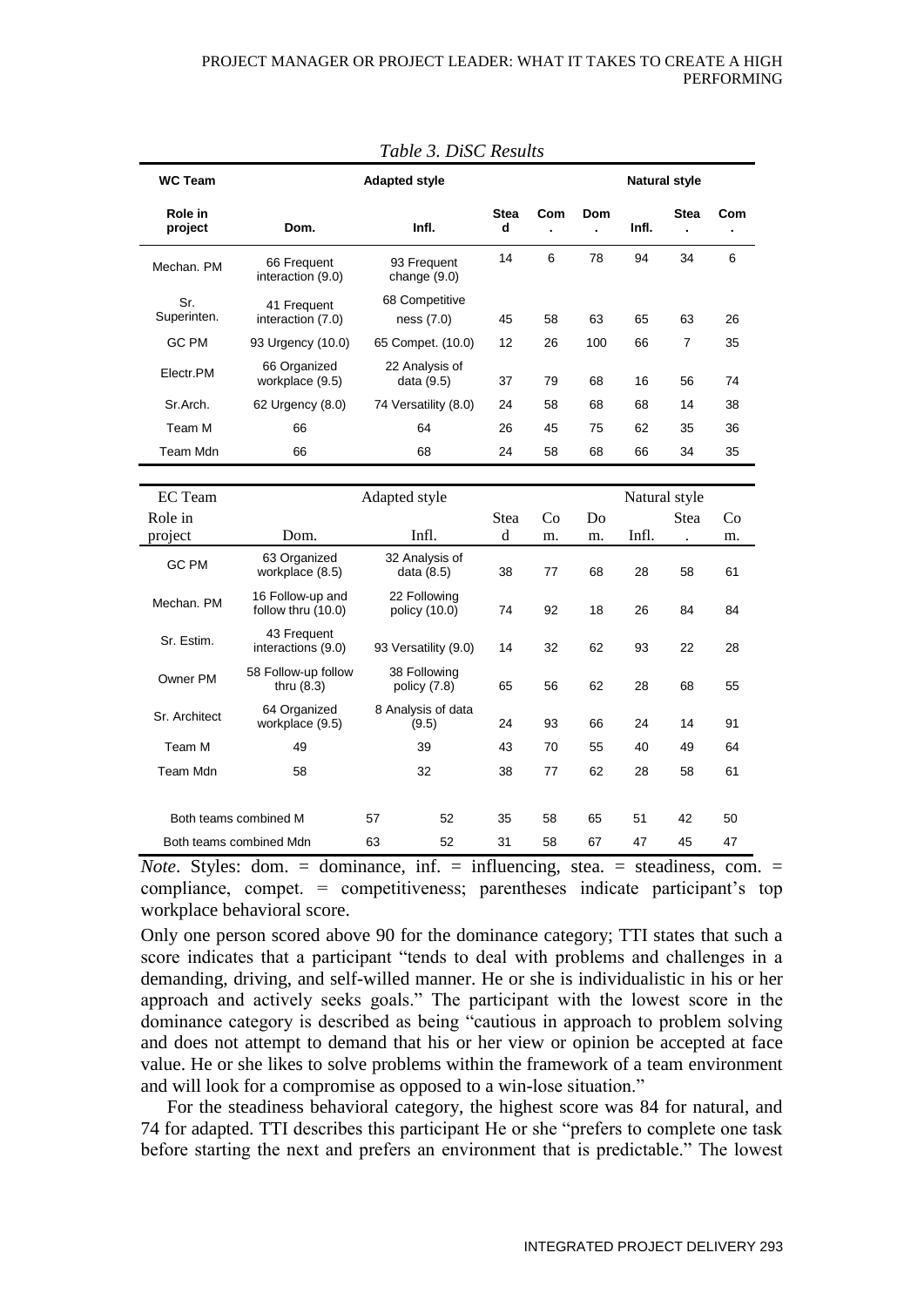score in this category was 12, indicating one who is "comfortable in an environment that is constantly changing. Even when the environment is frantic, he or she can still maintain a sense of equilibrium.

For the compliance behavioral category, the highest score was a 93 for adapted and 91 for natural style. TTI states that this participant "is concerned with doing things right. He or she will follow rules and procedures to the letter and feels comfortable in a situation in which exact standards and written procedures are the rule of the day." The lowest compliance score is 6 for both natural and adapted styles. Such a person "does not like constraints; at times he or she can be somewhat defiant and rebellious".

## **INTERVIEW RESULTS**

Participants were given Likert-scale and open-ended questions and all results were submitted in writing. Three concepts emerged as universally and strongly agreed on. First, while commanding is the more traditional leadership style for project managers, the ability to understand and use these [team-oriented] leadership traits frees an individual or the team as a whole to innovate. Second, a sense of shared pressure and responsibility rather than individual pressure, or a confidence in the team members that relieves some pressure, frees the team to innovate. Third, trust and vulnerability allow people to say "I don't know" and ask for help, which drives better outcomes, specifically with designer/builder interactions.

Participants were then asked: "During the course of your IPD project, did you exhibit or learn how to use any of these leadership styles: commanding, visionary, affiliative, democratic, pacesetting, coaching (Goleman's six leadership styles); charisma, inspiration, intellectual stimulation, individualized consideration (Bass's transformational leadership characteristics); or transform from one style to another?" The top response overall was a use of visionary. To ensure that all of the participants had a grasp on the theories, the authors encouraged questions for clarification, and gave clarification upon request.

Participants were asked a follow up question as to which of these styles, if any, they were aspiring to. The top two answers were visionary and coaching. For this question, another that the WC team participants rated highly was charisma. For the EC team, coaching was more highly rated, then democratic and charisma. One participant stated, "ILPD projects dictate that you become a coach, inspire others…Traditional project delivery methods lend themselves much more to a command and control style of leadership, mainly in my opinion because you're starting from a contractual position of distrust versus trust." Another participant commented, "I feel that I need to add more of the coaching leadership style to my overall leadership style...helping others learn to be better leaders in an effort to build a bigger leadership pool. This is both internal to our organization and within project teams." One participant stated, "I think that we were successful because I allowed the field leaders an opportunity to think freely without the threat of retribution. This fostered an environment of collaboration and innovation that would occur in a normal situation," while another participant stated, "While I understood, as a manager of my staff and co-workers, the need to incorporate these competencies [EI] into the management of people, the IPD process helped me to appreciate the effect and benefit." One participant stated, "I definitely got better at social awareness and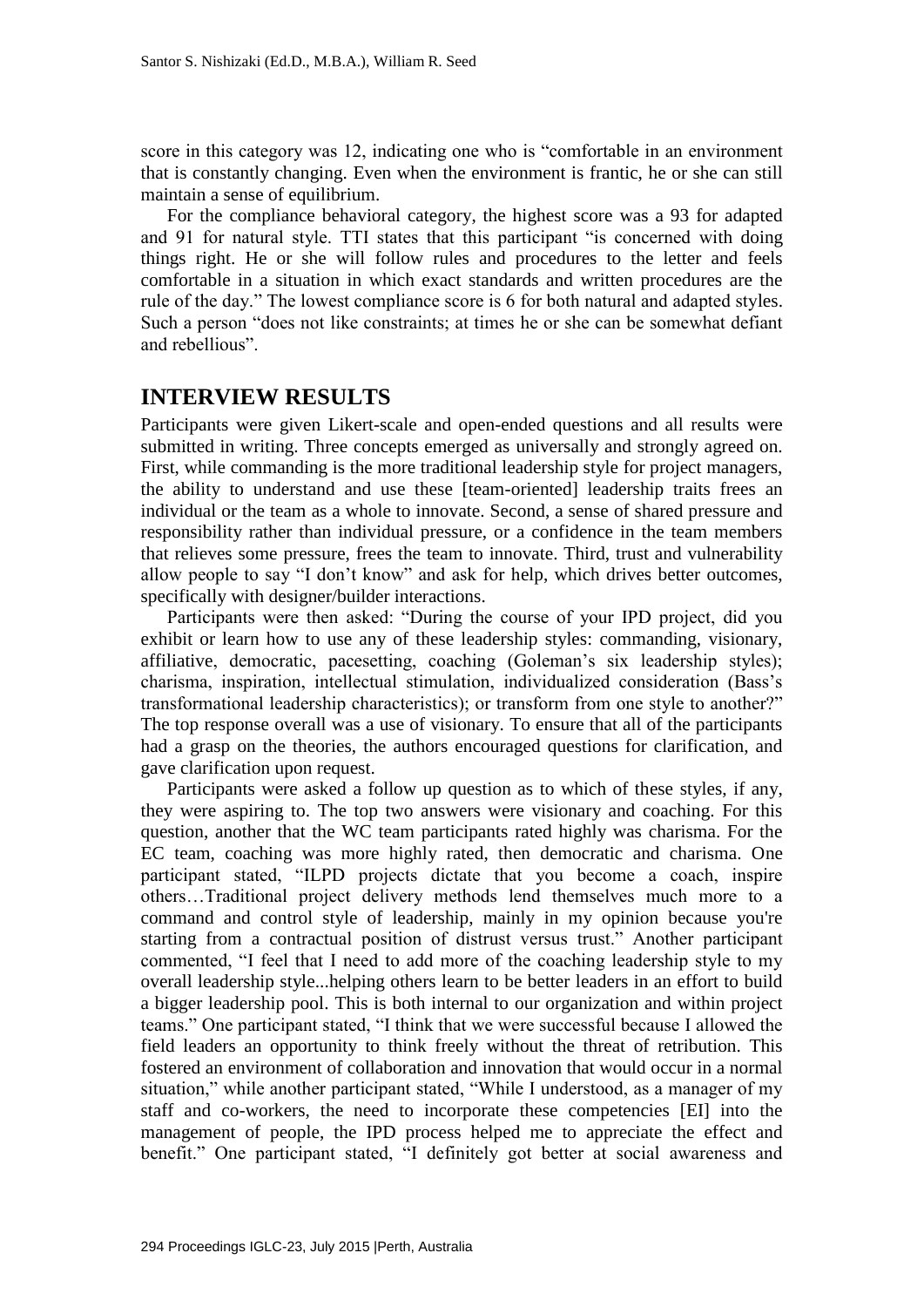especially empathy. Because of the dynamics of the project I was able to see how other people worked and how things affected them." A change of leadership mind-set took place for participants, due to an IPD process that requires an IPM who expresses empathy with trade partners.

Participants were asked: During the course of your IPD project, did you develop any of Goleman's EI competencies that had not been used in a traditional project delivery? Across both teams, the vast majority strongly agreed with the team mentality principle for their IPD projects, and they had to use different leadership styles to accomplish the project as a team. One of the top three themes that emerged from the interviews was that while commanding is the more traditional leadership style, the ability to understand and use other leadership traits frees an individual or the team as a whole to innovate. Similar comments included: "Put myself in the owner or user shoes more often." "Was able to work towards the right path for the project, rather than for my company." "My typical style starts with 'pacesetting' and then trends towards 'democratic' as trust is built." Common themes that emerged for leadership style were affiliative and visionary across both teams. Empathy was the most common emotional intelligence trait developed.

# **CONCLUSION**

This case study offered an inside view of how successful project leaders perceived that they were able to harness their combined personality traits, strengths, leadership, and communication skills to successfully complete IPD projects. The DiSC results showed that no one behavioral style was common across each team; the median ranged between 24 to 68 (out of 100) for both teams. There were very high scores (90s) and very low scores (under 10), which shows that both teams had a diverse set of behavioral characteristics. There is not an IPM "alpha trait" shared in these two teams. For the StrengthsFinder 2.0 results, the EC team's top strength was responsibility (naturally dependable), whereas the WC team's top strength was activator (naturally eager). The results show that both teams had responsibility and relator (natural friend) in their top five strengths, meaning that, according to Core Clarity (2014, p.7), both teams are "devoted to enhancing existing connections, risking intimacy to build trust and loyalty," while at the same time include the virtue that "promised results occur with virtually no supervision". Both teams exhibited the ability to "purposefully forge deep, genuine, mutually beneficial, and ultimately longlasting relationships". The top leadership styles that the participants noted overall were visionary and coaching (Goleman, 2000). Participants noted it is more difficult to apply pressure to a trade partner than a traditional subcontractor, which indicates the IPM must be empathetic towards the needs of their team members to reach a joint goal, and not use a primarily directive style. The main take-home message is that in a team environment, no one behavioral style is necessarily better than another, but when they are combined successfully, the end result can be optimized outcomes.

A limitation of this study is that it only examines a small sliver of the IPD projects that are currently underway in the world. It would be advantageous to use different tools, such as the Belbin and Myers-Briggs assessments. Lastly, it would be beneficial to interview the followers of the leaders under study to truly understand the impact on the project from their perspective.